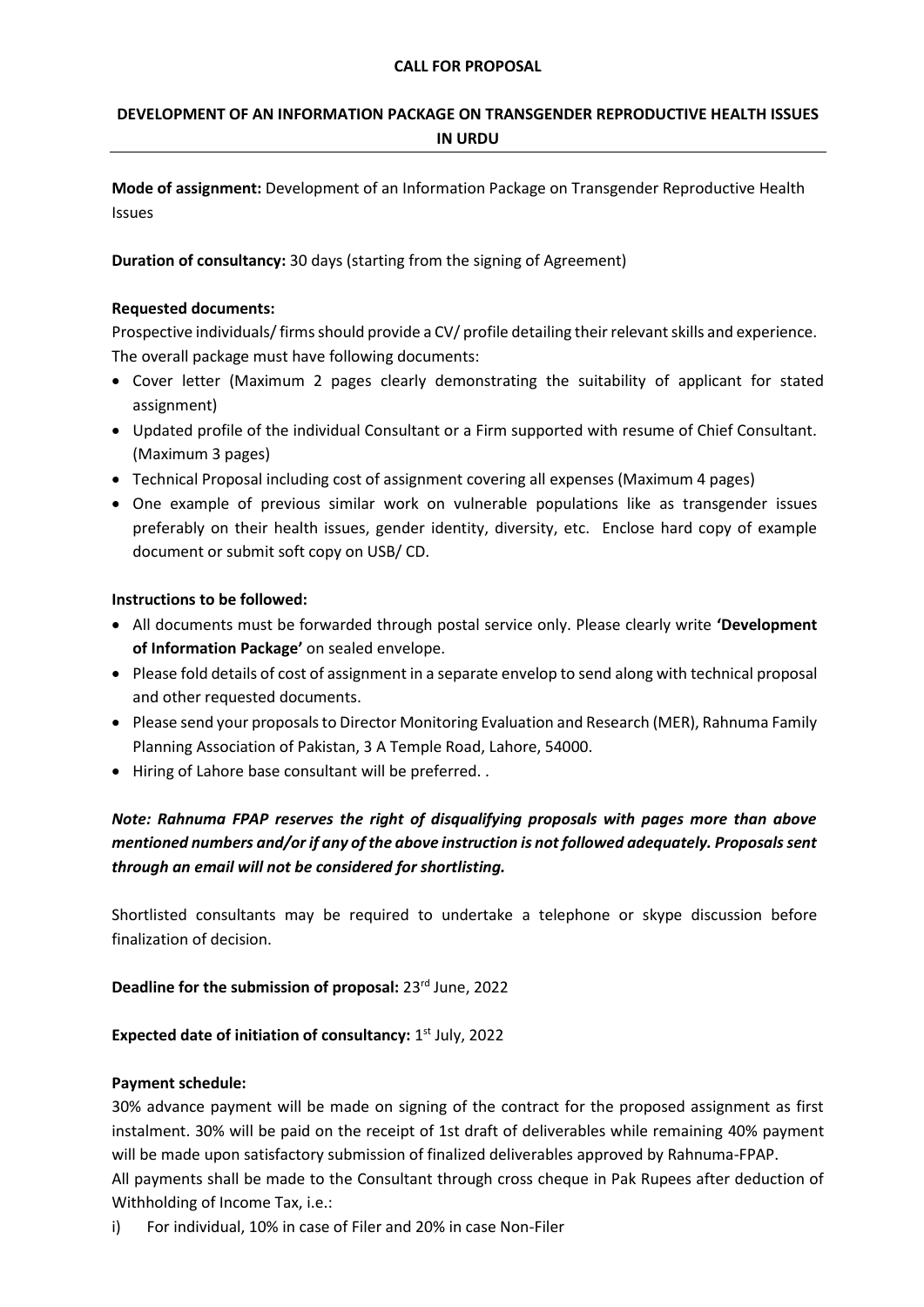ii) For Companies, 8% in case of Filer and 16% in case Non-Filer

And, withholding of sales tax i.e. 16% on services as per Law of Punjab Revenue Authority (PRA). The above rates may change if there is any amendment in tax rates by PRA & Federal Board of Revenue (FBR).

#### **Liaison person from Rahnuma Family Planning Association of Pakistan (Rahnuma FPAP):**

Director Monitoring and Research, Rahnuma- FPAP 3-A, Temple Road, Lahore Phone No: (042) 111 22 33 66, Ext. 323, Email address: [asifa@fpapak.org](mailto:asifa@fpapak.org)

#### **About Rahnuma FPAP**

Rahnuma FPAP is one of the largest NGO based health (SRH) infrastructure all over Pakistan with its head office at Lahore with five regional offices, along with its offices In Gilgit Baltistan and Azad Jammu and Kashmir, whereas services are provided through static clinics. Furthermore Rahnuma FPAP has extensive service delivery network. Apart from the specific projects implemented, Rahnuma FPAP works closely with the key national, provincial and district level government and private sector stakeholders that directly works with vulnerable population. Furthermore, for years organization has been a vanguard of their due rights through facilitating interactive advocacy dialogues between SGMs and policy makers.

#### **Background**

Discrimination and prejudice against transgender people run deep in the society. Transgender in Pakistan suffer from various forms of discrimination in both public and private spheres. They do not have access to public health services. Despite a 2018 law that guaranteed basic rights for transgender citizens and outlawed discrimination by employers and private business owners, the group is highly marginalized. The effects of this marginalization are keenly felt in the health sector. Moreover, despite of the passage of 2018 Transgender Persons (Protection of Rights) Act 2018 and legal recognition as equal citizens of Pakistan, this group continue to face discrimination.

In a survey of transgender persons in Pakistan conducted by the Forum for Dignity Initiatives (FDI) and Blue Veins, 81% of respondents stated that expected harassment prevented them from seeing a qualified doctor. 79% felt they don't have access to qualified health providers, and 92% reported facing some form of discrimination when trying to get healthcare.

The stigma associated with sexually transmitted infections, including HIV, makes this a particularly worrying issue. HIV incidence among transgender people contributes to up to 17% of the entire HIV population in Pakistan. While there are likely to be many more transgender individuals in Pakistan than the official 2016 census figure of 10,000, this 17% is still an alarming percentage considering the country's population of 204 million (193 million in 2016). In addition, transgender people often refuse laboratory tests, including blood tests not necessarily aimed at identifying STIs.

#### **Scope of work**

- Development of an Information Package on transgender health issues including reproductive health, gender diversity and inclusion etc. in Urdu language. This package should include handbook, leaflets, single page hand-outs etc. on different health issues of transgender i.e. HIV/AIDs, STIs, UTIs, as well as covering selected relevant content about Transgender Protection Bill 2018, transgender rights are human rights, and terminologies etc.
- Before producing the Information Package, holding a focus group discussion with 8-10 transgender participants is planned in order to to have deeper and more realistic insight on the subject under consideration.